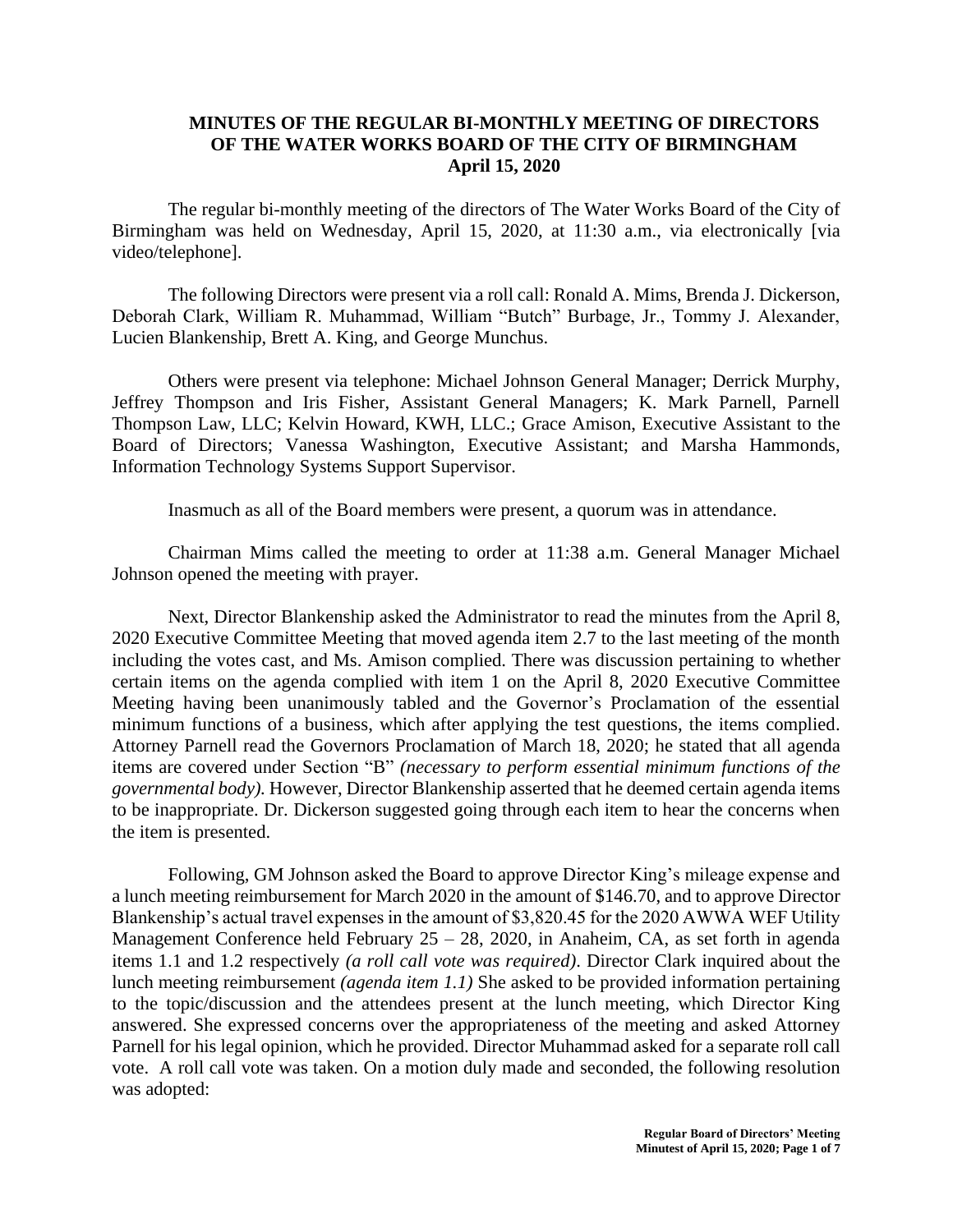"WHEREAS, the Board of Directors has adopted a Travel Expense Reimbursement Policy, as amended; and

WHEREAS, in accordance with Act No. 2015-164, approval is requested for the following mileage expense reimbursement.

NOW, THEREFORE, BE IT RESOLVED, on a motion made by Mr. William R. Muhammad and seconded by Dr. George Munchus, that the following board member(s) be reimbursed for his and/or her mileage expense reimbursements as follows:

■ Brett A. King for mileage expense and a lunch meeting reimbursement for attending to business of the Board for March 2020 in the amount of \$146.70 (as listed on the attached Travel and Business Expense Reimbursement).

Resolution No. 8331 is hereby adopted by a roll call vote: Director Burbage, Yes; Director Clark, No; Director Dickerson, Yes; Director Mims, Yes; Director Alexander, Yes; Director Munchus, Yes; Director Muhammad, Yes. Director Blankenship and Director King abstained."

\* \* \* \* \* \* \* \* \* \* \* \* \* \* \* \* \* \* \* \*

GM Johnson asked the Board to approve Director Blankenship's actual travel expense in the amount of \$3,820.45 for 2020 AWWA WEF Utility Management Conference held February 25 – 28, 2020, in Anaheim, CA, as set forth in agenda item 1.2. A roll call vote was taken. On a motion duly made and seconded, the following resolution was adopted:

"WHEREAS, the Board of Directors has adopted a Travel Expense Reimbursement Policy, as amended; and

WHEREAS, pursuant to Resolution No. 7683 adopted by the Board of Directors on January 15, 2020, approval was given to attend the 2020 Utility Management Conference scheduled February 25 – 28 2020, in Anaheim, California; and

WHEREAS, in accordance with Act No. 2015-164, approval is requested for the following actual expenses relative to the above-referenced conference.

NOW, THEREFORE, BE IT RESOLVED, on a motion duly made by Mr. William R. Muhammad and seconded by Dr. George Munchus, that the following board member(s) be reimbursed for his or her actual expenses pertaining to said conference as follows:

▪ Lucien B. Blankenship for total actual expenses including conference registration, lodging (room and tax only), business meals and other in the amount of \$3,820.45 (as listed on the attached Itemized Travel and Business Expense Reimbursement).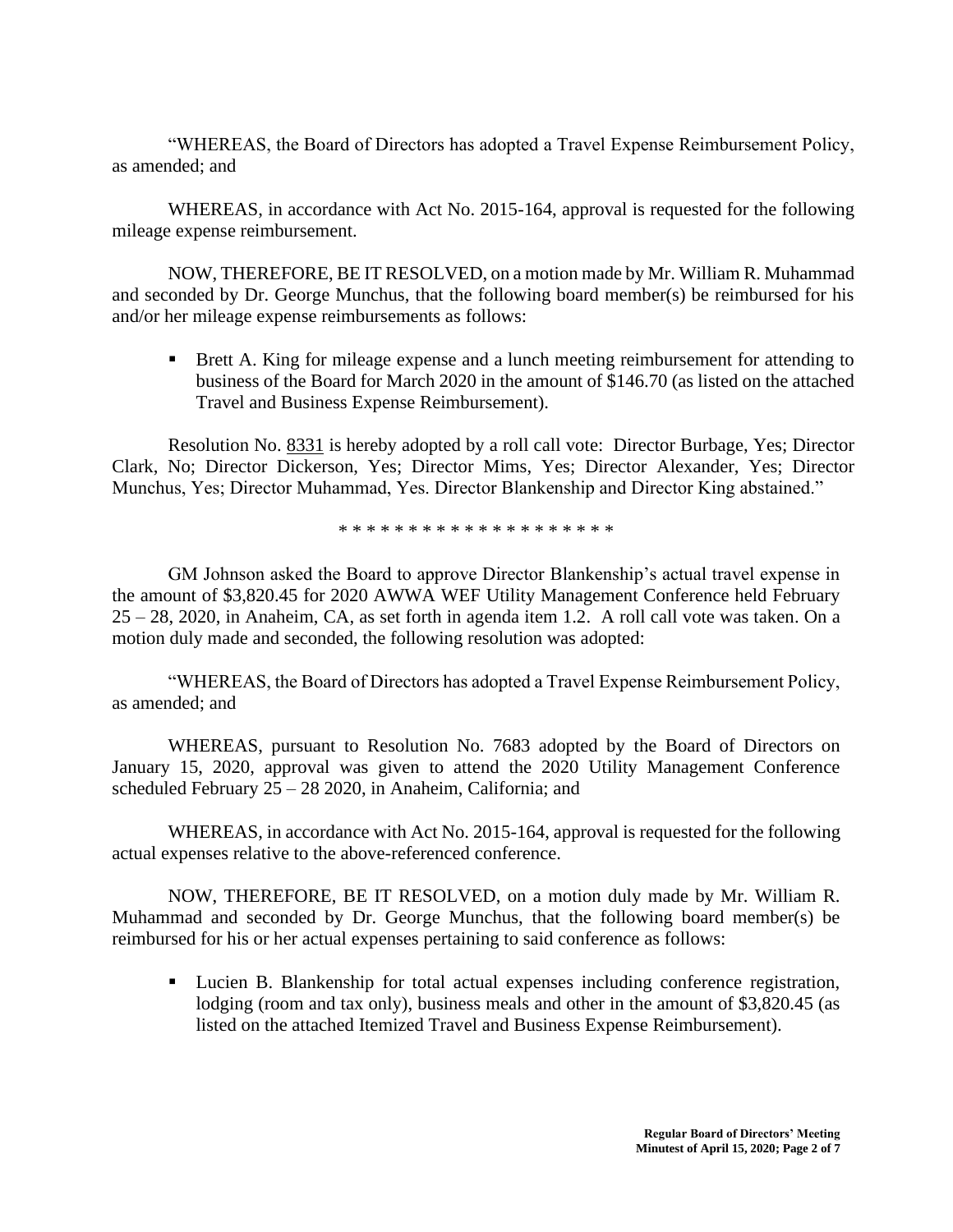Resolution No. 8332 is hereby adopted by a roll call vote: Director Burbage, Yes; Director Clark, Yes; Director Dickerson, Yes; Director Mims, Yes; Director Alexander, Yes; Director King, Yes; Director Munchus, Yes; Director Muhammad, Yes. Director Blankenship abstained."

\* \* \* \* \* \* \* \* \* \* \* \* \* \* \* \* \* \* \* \*

Following, GM Johnson asked the Board to approve payment of invoices for professional services, as set forth in agenda items 2.1 through 2.7, respectively. Director Blankenship raised a procedural point of order and asked to hear an opinion from the attorney before voting on the items. Dr. Dickerson moved the item, and it was seconded by Director Burbage. Attorney Parnell read a portion of BWWB'S Articles of Incorporation and the Governor's proclamation. He indicated that in his opinion paying bills qualifies as essential minimum functions of a business. Director Muhammad inquired about statutory authority relating to COVID-19, which Attorney Parnell explained as it pertained to BWWB. Then, Director Muhammad requested that the invoices be voted on separately. Therefore, GM Johnson asked the Board to approve payment of invoices from NeSmith, Lowe & NeSmith, LLC for professional services performed in February 2020 in the amount of \$500.00 and March 2020 in the amount of \$500.00, as set forth in agenda item 2.1. A roll call vote was taken. On a motion duly made and seconded, the following resolution was adopted:

"BE IT RESOLVED By The Water Works Board of the City of Birmingham ("the Board"), on a motion duly made by Mr. William R. Muhammad and seconded by Dr. Brenda J. Dickerson, that the Board hereby authorizes staff to execute payment to the following:

| 2.1 | NeSmith, Lowe & NeSmith, LLC             |          |  |
|-----|------------------------------------------|----------|--|
|     | 2.1.1 For retainer fee for February 2020 | \$500.00 |  |
|     | 2.1.2 For retainer fee for March 2020    | \$500.00 |  |

Resolution No. 8333 is hereby adopted by a roll call vote: Director Burbage, Yes; Director Clark, Yes; Director Dickerson, Yes; Director Mims, Yes; Director Alexander, Yes; Director King, Yes; Director Munchus, Yes; Director Muhammad, Yes. Director Blankenship abstained."

\* \* \* \* \* \* \* \* \* \* \* \* \* \* \* \* \* \* \* \*

Next, GM Johnson asked the Board to approve an invoice from Terminus Municipal Advisors, LLC for services performed in March 2020 in the amount of \$6,500.00, as set forth in agenda item 2.2. A roll call vote was taken. On a motion duly made and seconded, the following resolution was adopted:

"BE IT RESOLVED By The Water Works Board of the City of Birmingham ("the Board"), on a motion duly made by Mr. William R. Muhammad and seconded by Dr. Brenda J. Dickerson, that the Board hereby authorizes staff to execute payment to the following:

2.2 Terminus Municipal Advisors, LLC For professional services rendered for March 2020 \$6,500.00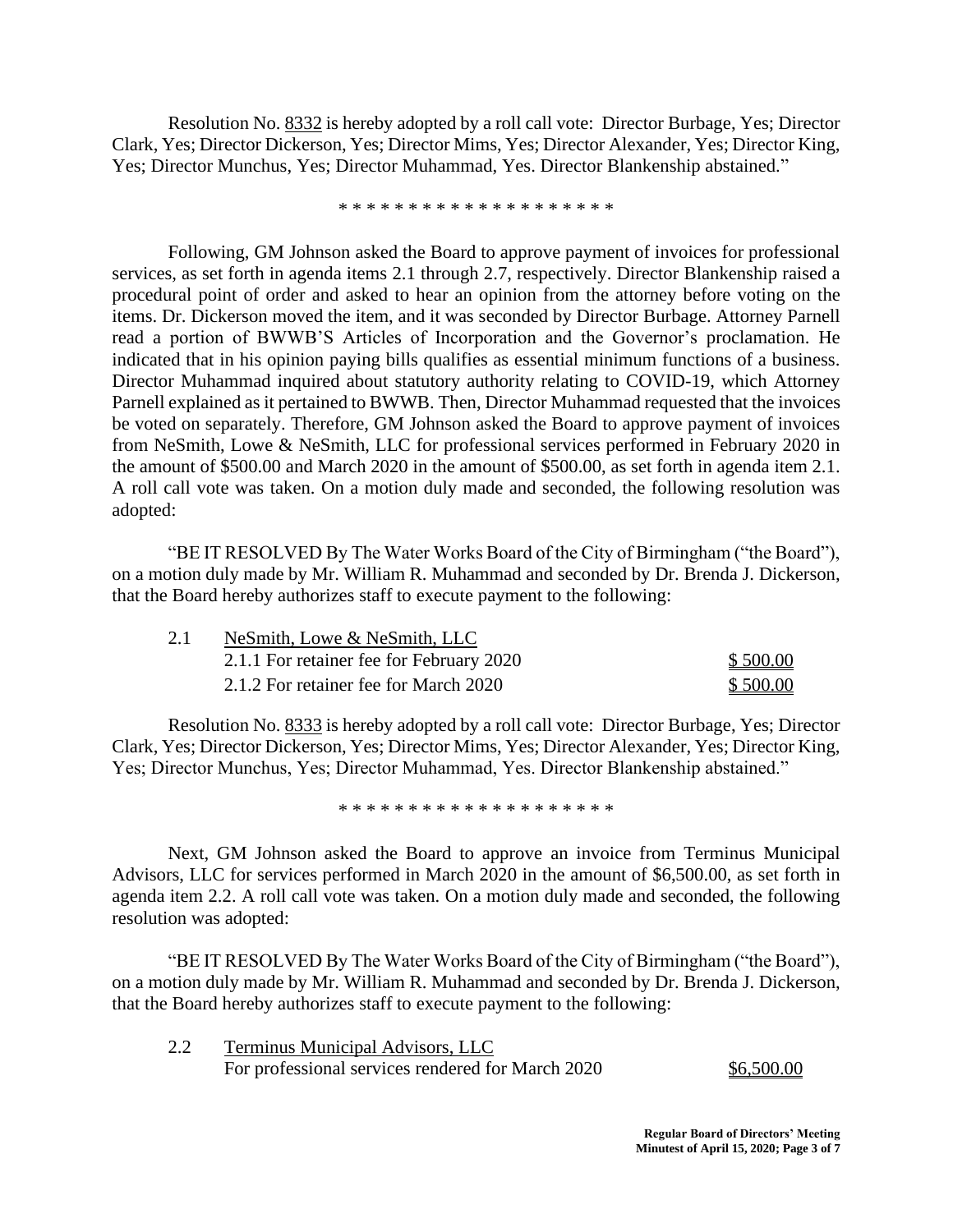Resolution No. 8334 is hereby adopted by a roll call vote: Director Burbage, Yes; Director Clark, Yes; Director Dickerson, Yes; Director Mims, Yes; Director Alexander, Yes; Director King, Yes; Director Munchus, Yes; Director Muhammad, Yes. Director Blankenship abstained."

\* \* \* \* \* \* \* \* \* \* \* \* \* \* \* \* \* \* \* \*

Following, GM Johnson asked the Board to approve an invoice from Ellis, Head, Owens & Justice for services performed from July 1, 2019 through December 19, 2019 in the amount of \$7,561.50, as set forth in agenda item 2.3. Dr. Munchus asked questions on the status of certain litigation being handled by this law firm. Director Blankenship also had questions on said item, and he expressed concerns on not easily being able to access information. Other board members expressed concerns of not receiving enough detailed information. It was requested that additional/detailed information be provided with the invoices going forward. A roll call vote was taken. On a motion duly made and seconded, the following resolution was adopted:

"BE IT RESOLVED By The Water Works Board of the City of Birmingham ("the Board"), on a motion duly made by Mr. William R. Muhammad and seconded by Dr. Brenda J. Dickerson that the Board hereby authorizes staff to execute payment to the following:

2.3 Ellis, Head, Owens & Justice For professional services rendered for the period of July 1, 2019 Through December 19, 2019 \$7,561.50

Resolution No. 8335 is hereby adopted by a roll call vote: Director Burbage, Yes; Director Dickerson, Yes; Director Mims, Yes; Director Alexander, Yes; Director King, Yes; Director Munchus, Yes; Director Muhammad, Yes. Director Blankenship and Director Clark abstained."

\* \* \* \* \* \* \* \* \* \* \* \* \* \* \* \* \* \* \* \*

Next, GM Johnson asked the Board to approve an invoice from The Jones Group, LLC for services performed in March 2020 in the amount of \$10,000.00, as set forth in agenda item 2.4. A roll call vote was taken. On a motion duly made and seconded, the following resolution was adopted:

"BE IT RESOLVED By The Water Works Board of the City of Birmingham ("the Board"), on a motion duly made by Dr. George Munchus and seconded by Dr. Brenda J. Dickerson that the Board hereby authorizes staff to execute payments to the following:

2.4 The Jones Group, LLC For professional services rendered for March 2020 \$10,000.00

Resolution No. 8336 is hereby adopted by a roll call vote: Director Burbage, Yes; Director Dickerson, Yes; Director Mims, Yes; Director Alexander, Yes; Director King, Yes; Director Munchus, Yes; Director Muhammad, Yes. Director Blankenship and Director Clark abstained."

\* \* \* \* \* \* \* \* \* \* \* \* \* \* \* \* \* \* \* \*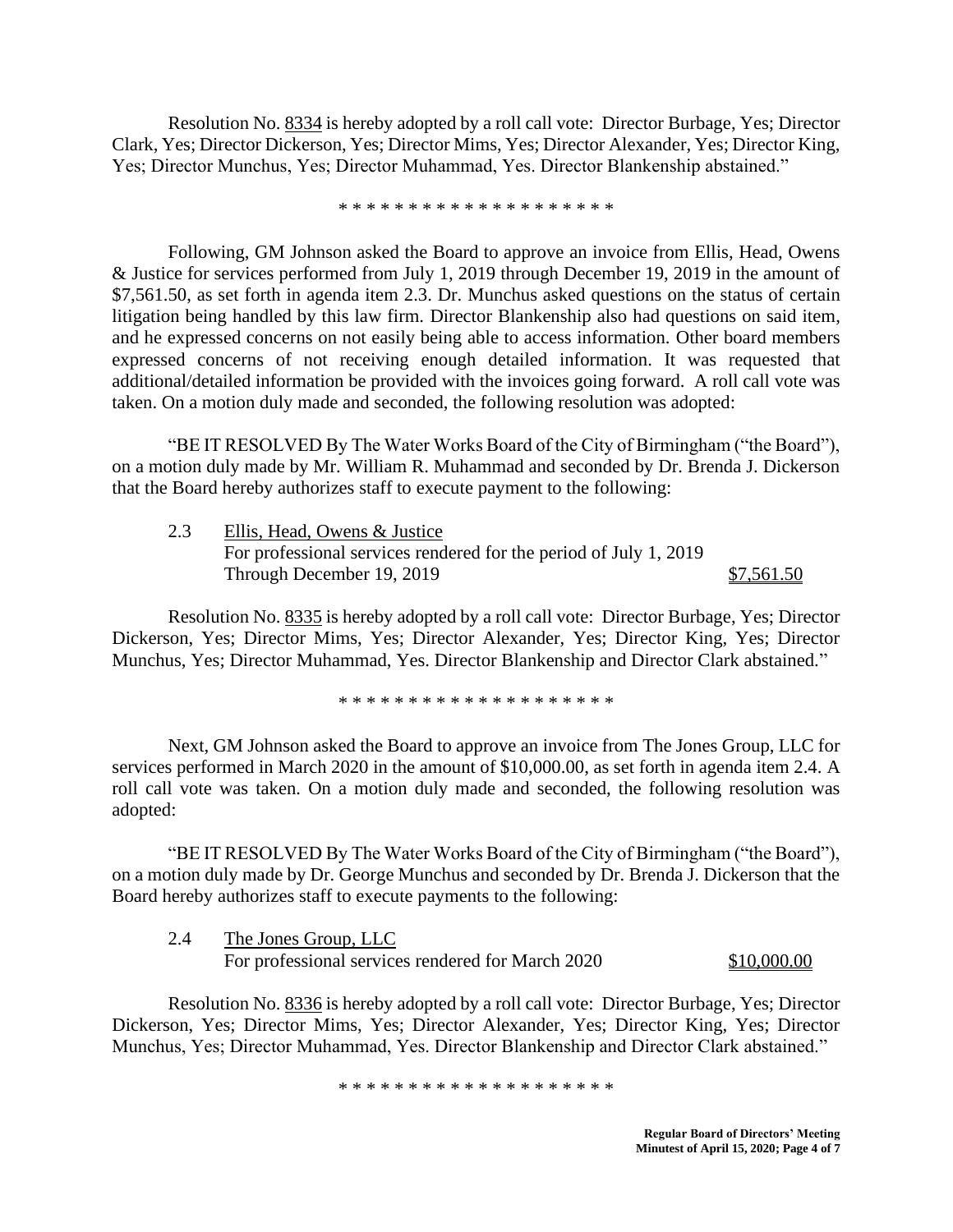Following, GM Johnson asked the Board to approve an invoice from Agency 54 for services performed in March 2020 in the amount of \$25,000.00, as set forth in agenda item 2.5. A roll call vote was taken. On a motion duly made and seconded, the following resolution was adopted:

"BE IT RESOLVED By The Water Works Board of the City of Birmingham ("the Board"), on a motion duly made by Dr. George Munchus and seconded by Mr. William R. Muhammad, that the Board hereby authorizes staff to execute payment to the following:

| 2.5 | Agency 54                                         |             |
|-----|---------------------------------------------------|-------------|
|     | For professional services rendered for March 2020 | \$25,000.00 |

Resolution No. 8337 is hereby adopted by a roll call vote: Director Burbage, Yes; Director Dickerson, Yes; Director Mims, Yes; Director Alexander, Yes; Director Blankenship, Yes; Director King, Yes; Director Munchus, Yes; Director Muhammad, Yes. Director Clark abstained."

\* \* \* \* \* \* \* \* \* \* \* \* \* \* \* \* \* \* \* \*

Next, GM Johnson asked the Board to approve invoices from ARCADIS US, INC for services performed in November 2019 in the amount of \$298,950.02 and in December 2019 in the amount of \$117,230.06, as set forth in agenda item 2.6. A roll call vote was taken. On a motion duly made and seconded, the following resolution was adopted:

"BE IT RESOLVED By The Water Works Board of the City of Birmingham ("the Board"), on a motion duly made by Dr. Brenda J. Dickerson and seconded by Dr. George Munchus that the Board hereby authorizes staff to execute payments to the following:

| 2.6 ARCADIS U.S., Inc.                                      |              |
|-------------------------------------------------------------|--------------|
| 2.6.1 For professional services performed per November 2019 |              |
| progress report                                             | \$298,950.02 |
| 2.6.2 For professional services performed per December 2019 |              |
| progress report                                             | \$117,230.06 |

Resolution No. 8338 is hereby adopted by a roll call vote: Director Burbage, Yes; Director Dickerson, Yes; Director Mims, Yes; Director Alexander, Yes; Director King, Yes; Director Munchus, Yes; Director Muhammad, Yes. Director Blankenship and Director Clark abstained."

\* \* \* \* \* \* \* \* \* \* \* \* \* \* \* \* \* \* \* \*

Following, GM Johnson asked the Board to approve an invoice from Parnell Thompson, LLC for services performed in February 2020 in the amount of \$88,149.17, as set forth in agenda item 2.7. Director Blankenship asked the board's attorneys as to the validity of this item being on the agenda considering at a previous meeting a motion was offered and approved to place the item on the agenda at the end of the month. Attorney Parnell stated the motion made was in a Committee Meeting and was not their firm's invoice. Therefore, said item is properly on the agenda. Director Burbage expressed his concerns on holding said invoice from payment. Director Alexander made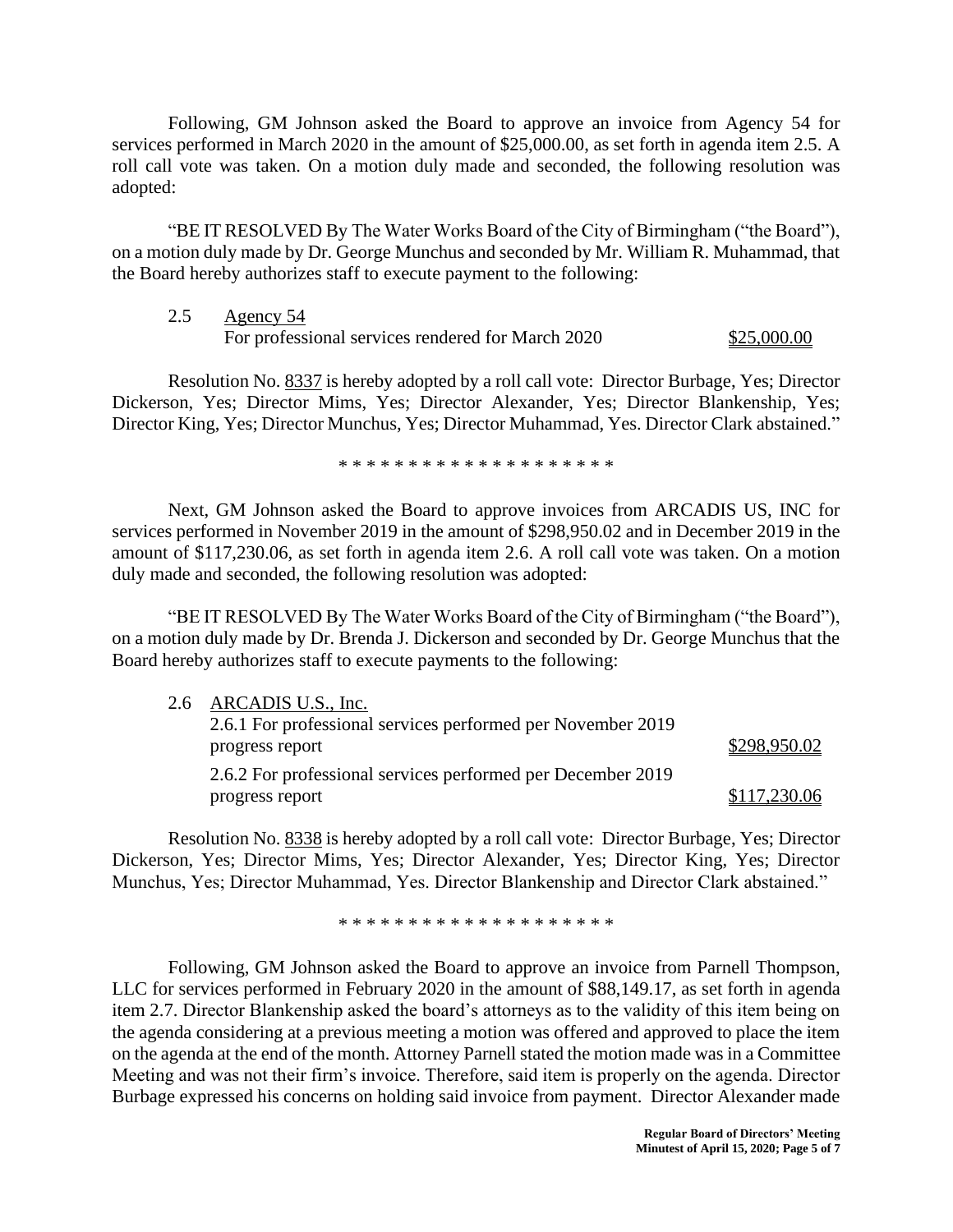a motion to vote on agenda item 2.7. A roll call vote was taken. On a motion duly made and seconded, the following resolution was adopted:

"BE IT RESOLVED By The Water Works Board of the City of Birmingham ("the Board"), on a motion duly made by Mr. Tommy J. Alexander and seconded by Mr. William "Butch" Burbage, Jr., that the Board hereby authorizes staff to execute payment to the following:

| 2.7 | Parnell Thompson, LLC                                |             |
|-----|------------------------------------------------------|-------------|
|     | For professional services rendered for February 2020 | \$88,146.17 |

Resolution No. 8339 is hereby adopted by a roll call vote: Director Burbage, Yes; Director Dickerson, Yes; Director Mims, Yes; Director Alexander, Yes; Director King, Yes; Director Munchus, Yes; Director Muhammad, Yes. Director Blankenship and Director Clark abstained."

\* \* \* \* \* \* \* \* \* \* \* \* \* \* \* \* \* \* \* \*

Next, GM Johnson asked the Board to approve an amendment with Business Systems and Operations (BSO), LLC., to provide 2020 SAP ongoing support for the SAP Finance (FI) Module, as set forth in agenda item 3. Director Blankenship made a substitute motion to approve the item with Exhibit "A" as part of the contract. A roll call vote was taken. On a motion duly made and seconded, the following resolution was adopted:

"BE IT RESOLVED By the Water Works Board of the City of Birmingham ("the Board"), on a motion duly made by Mr. Lucien Blankenship and seconded by Dr. Brenda J. Dickerson, that the Board hereby approves an amendment to the agreement with Business Systems and Operations (BSO), LLC to provide 2020 SAP ongoing support for the SAP Finance (FI) Module for the period April 1, 2020 through March 31, 2021, at an estimated out-of-pocket cost to the Board of \$582,440.00; and to authorize the General Manager and/or the Assistant General Manager to execute the agreement subject to Exhibit "A" as part of the agreement. Resolution No. 8340 is hereby adopted unanimous by a roll vote as follows: Director Burbage, Yes; Director Clark, Yes; Director Dickerson, Yes; Director Mims, Yes; Director Alexander, Yes; Director Blankenship, Yes; Director King, Yes; Director Munchus, Yes; Director Muhammad, Yes."

\* \* \* \* \* \* \* \* \* \* \* \* \* \* \* \* \* \* \* \*

Next, GM Johnson asked the Board to approve an amendment with Utegration to provide 2020 SAP ongoing support for the Customer Relations and Billing (CR&B) Module, as set forth in agenda item 4. Director Muhammad asked a question pertaining to the contract extension if work is not completed. Dr. Munchus inquired whether BSO and Utegration were working together; Mr. Barry Williams answered "yes". Director Blankenship expressed his concerns and inquired about the amount of future support necessary for the systems being purchased. Several board members expressed concerns pertaining to the large level of external SAP support and the need to focus on training employees to reduce the cost for ongoing support. Director Clark requested staff to provide a timeframe for the training and to provide actual data relative to reducing the cost. Mr. Williams explained the various requirements regarding said item. Director Blankenship indicated the Board's need for a retreat to address/identify various issues in order to